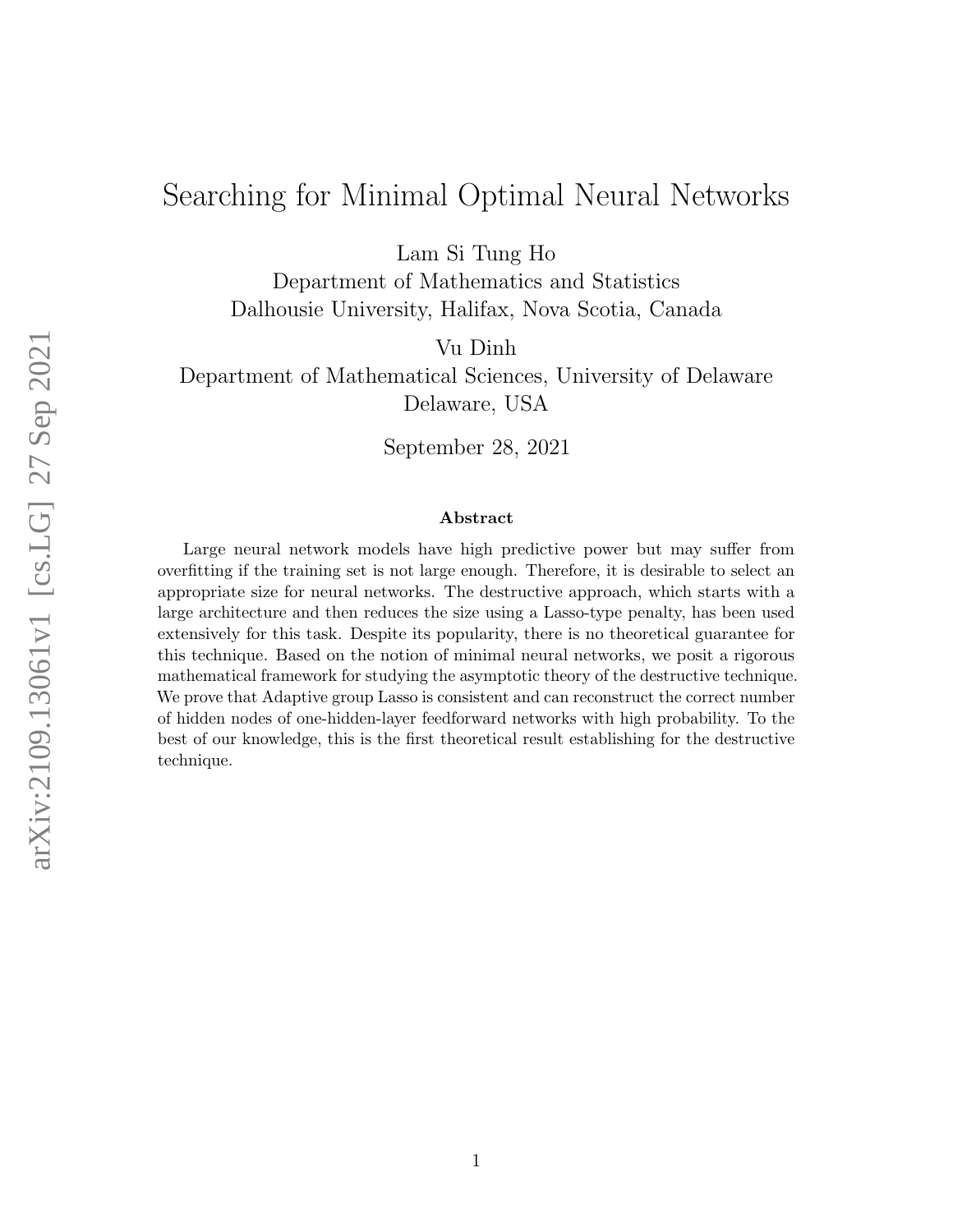## 1 Introduction

Artificial neural networks are highly expressive models that achieve excellent performance on many tasks. However, the performance of a neural network model depends heavily on its structure. In particular, training with oversized neural networks on small or moderate datasets can lead to overfitting. Moreover, training large neural networks requires a high memory and computation cost. Therefore, choosing the right size for neural networks is an important problem and has been studied intensively.

Two common approaches for this task are the constructive method [Bello](#page-13-0) [\(1992\)](#page-13-0) and the destructive technique [LeCun et al.](#page-14-0) [\(1990\)](#page-14-0). The constructive method starts with a small neural network and gradually incorporates additional components until finding the best architecture. The destructive technique, on the other hand, starts with a large neural network and remove unimportant components. One drawback of the constructive method is that we have to train a new model each time we add a new component. On the contrary, we can utilize a Lasso-type penalty for the destructive technique to avoid this pitfall. Although this method has been used extensively, to the best of our knowledge, no theoretical result has been established, even for one-hidden-layer feedforward networks. The main challenge is that neural network models are non-linear and unidentifiable.

Choosing the architecture of neural networks can be considered as a model selection procedure. To study asymptotic properties of such procedures, we posit a rigorous mathematical framework using the notion of *minimal neural networks*. For simplicity, we focus on one-hidden-layer feedforward networks with hyperbolic tangent activation function, which will be called "networks" from now on. In particular, a function  $f : \mathbb{R}^d \to \mathbb{R}$  is a network if

$$
f(x) = v^{\top} \cdot \tanh(u \cdot x + b_1) + b_2
$$

where u is a  $H \times d$  matrix;  $b_1, v$  are H-dimensional vectors; and  $b_2$  is a real number. Here,  $v^{\top}$ is the transpose of  $v$ ; H is the number of nodes in the hidden layer,  $u, v$  are the weights; and  $b_1, b_2$  are the biases. A network is called *minimal* if it does not have the same input-output map with a network with fewer hidden nodes. The best structure for the training network is the structure of an optimal network that is also minimal. It is obvious that there exists such a network if there exists an optimal network. Recall that a network is optimal if it minimizes the expected risk. Therefore, we need to search for a minimal network among optimal networks. We call it a minimal optimal network.

A popular penalty for automatically reducing the number of hidden nodes of neural networks is the Group Lasso [Murray and Chiang](#page-14-1) [\(2015\)](#page-14-1); [Alvarez and Salzmann](#page-13-1) [\(2016\)](#page-13-1); [Scardapane et al.](#page-14-2) [\(2017\)](#page-14-2); [Huang et al.](#page-14-3) [\(2018\)](#page-14-3); [Murray et al.](#page-14-4) [\(2019\)](#page-14-4). The penalty groups the weights and the bias parameters of each hidden node together and shrinks them to zero simultaneously. Recent empirical studies in [Dinh and Ho](#page-13-2) [\(2020b,](#page-13-2)[a\)](#page-13-3) suggest that the group Lasso penalty may not be as efficient as the Adaptive group Lasso for selecting between neural network models. In this paper, we propose an Adaptive group Lasso method for the destructive technique and prove that the proposed method is guaranteed to recover the architecture of minimal optimal networks with high probability. We use a simple simulation to illustrate that Adaptive group Lasso may be more advantageous than group Lasso in selecting the number of hidden nodes of networks.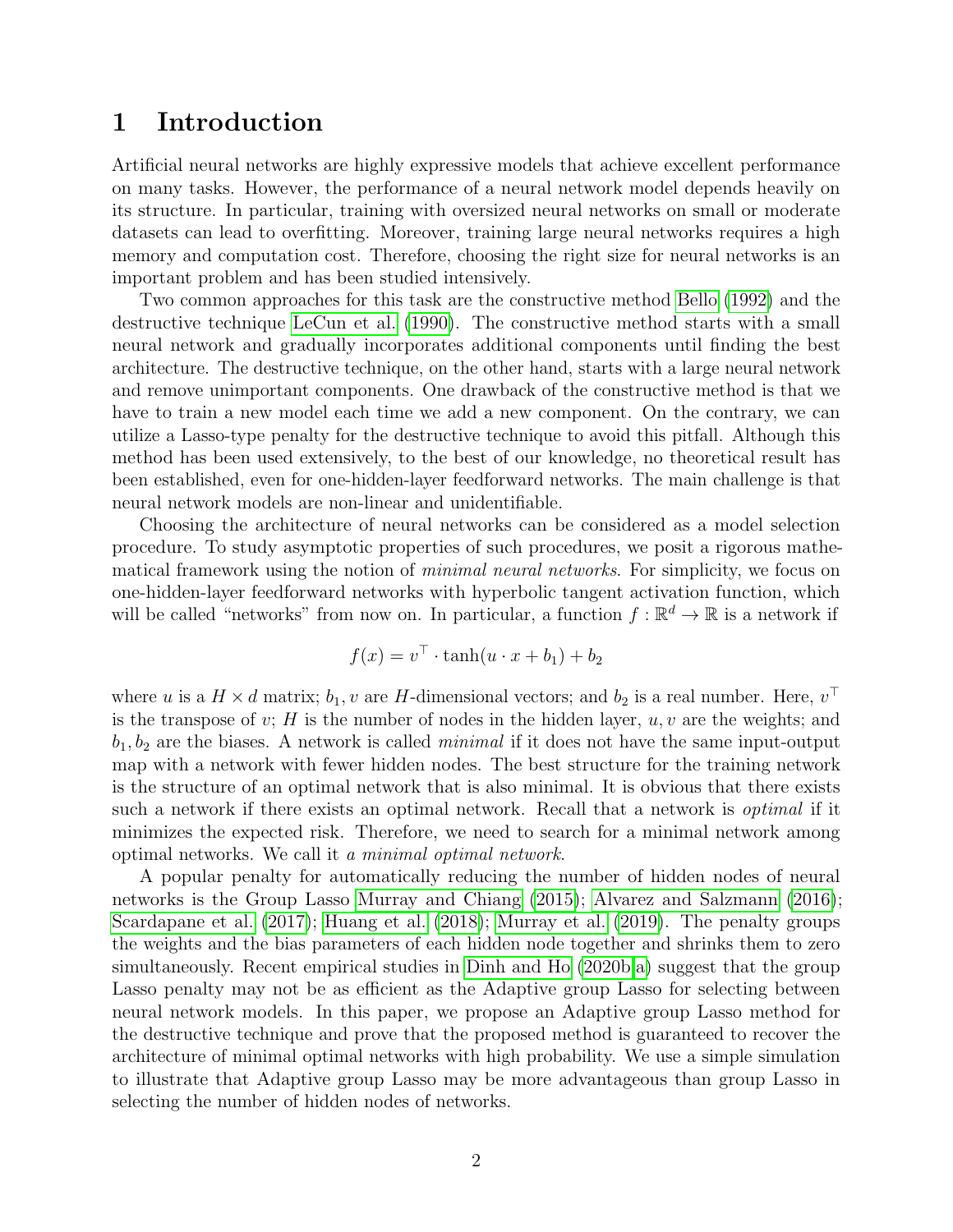Related work: Rynkiewicz [Rynkiewicz](#page-14-5) [\(2006\)](#page-14-5) proposed an information criterion that can consistently select the number of hidden nodes of a network. Nevertheless, information criterion has little application in practice because it requires to be computed for all possible models. The performance of the destructive technique has been investigated extensively using both synthetic and real data [LeCun et al.](#page-14-0) [\(1990\)](#page-14-0); [Murray and Chiang](#page-14-1) [\(2015\)](#page-14-1); [Alvarez](#page-13-1) [and Salzmann](#page-13-1) [\(2016\)](#page-13-1); [Scardapane et al.](#page-14-2) [\(2017\)](#page-14-2); [Huang et al.](#page-14-3) [\(2018\)](#page-14-3). However, little work has been done to investigate theoretically the performance of these methods for neural network models although asymptotic properties of Lasso-type regularization methods have been studied extensively for linear model [Zou](#page-15-0) [\(2006\)](#page-15-0); [Zhao and Yu](#page-15-1) [\(2006\)](#page-15-1); [Wang and Leng](#page-14-6) [\(2008\)](#page-14-6); [Meinshausen et al.](#page-14-7) [\(2009\)](#page-14-7); [Liu and Zhang](#page-14-8) [\(2009\)](#page-14-8). Notably, there are some recent theoretical works on asymptotic properties of Lasso-type regularization methods for feature selection under neural networks models [Dinh and Ho](#page-13-3) [\(2020a\)](#page-13-3); [Feng and Simon](#page-14-9) [\(2017\)](#page-14-9); [Farrell](#page-14-10) [et al.](#page-14-10) [\(2018\)](#page-14-10); [Fallahgoul et al.](#page-13-4) [\(2019\)](#page-13-4); [Shen et al.](#page-14-11) [\(2019\)](#page-14-11).

#### 2 Mathematical framework

Let  $\alpha = (u, v, b_1, b_2)$ , we denote a network with weights u, v and biases  $b_1, b_2$  by  $f_{\alpha}$ , and the  $u, v, b_1, b_2$  components of  $\alpha$  by  $u_\alpha, v_\alpha, b_{1_\alpha}, b_{2_\alpha}$  respectively. Recall that a network is *minimal* if it does not have the same input-output map with a network with fewer hidden nodes. Sussmann [Sussmann](#page-14-12) [\(1992\)](#page-14-12) provided the following necessary and sufficient conditions for a network  $f_{\alpha}$  to be minimal:

<span id="page-2-0"></span>**Lemma 2.1.** A network  $f_{\alpha}$  is minimal if and only if

- (i)  $u_{\alpha}^{[:,i]} \neq 0$  for all i
- (*ii*)  $v_{\alpha}^{[i]} \neq 0$  for all *i*
- (iii)  $(u_\alpha^{[:,i]}, b_{1_\alpha}^{[i]}) \neq \pm (u_\alpha^{[:,j]}, b_{1_\alpha}^{[j]})$  for all  $i \neq j$ ,

where  $u_{\alpha}^{[:,i]}$  is the *i*-th column of the matrix  $u_{\alpha}$  and  $v_{\alpha}^{[i]}$  is the *i*-th component of the vector  $v_{\alpha}$ .

Moreover, Sussmann [Sussmann](#page-14-12) [\(1992\)](#page-14-12) showed that two minimal networks that have same input-output map can be transformed from one to another by a series of sign-flip and nodeinterchange transformations. A sign-flip transformation changes  $(u_{\alpha}^{[:,i]}, b_{1_{\alpha}}^{[i]}) \rightarrow (-u_{\alpha}^{[:,i]}, -b_{1_{\alpha}}^{[i]})$  $\binom{[i]}{1_{\alpha}}$ for a node  $i$  while a node-interchange transformation switches the labels of two nodes:  $(i, j) \rightarrow (j, i)$ . Therefore, a set of minimal networks that have the same input-output map is always finite.

We assume that the training data  $(Y_k, X_k)_{k=1}^n$  are generated from the following model

<span id="page-2-1"></span>
$$
Y_k = f_{\alpha^*}(X_k) + \epsilon_k \tag{1}
$$

where  $\{\epsilon_i\}_{k=1}^n$  are i.i.d. random variables that follow the normal distribution  $\mathcal{N}(0, \sigma^2)$ . Without loss of generality, we assume that the data-generating network  $f_{\alpha^*}$  is a minimal network. Let  $H^*$  be the unknown number of hidden nodes of  $f_{\alpha^*}$ . We consider the destructive techniques proposed by [Alvarez and Salzmann](#page-13-1) [\(2016\)](#page-13-1) for reconstructing  $f_{\alpha^*}$ . Specifically, we fit a large network with  $H$  hidden nodes and remove redundant nodes using Adaptive group Lasso. Throughout this paper, we make the following assumption: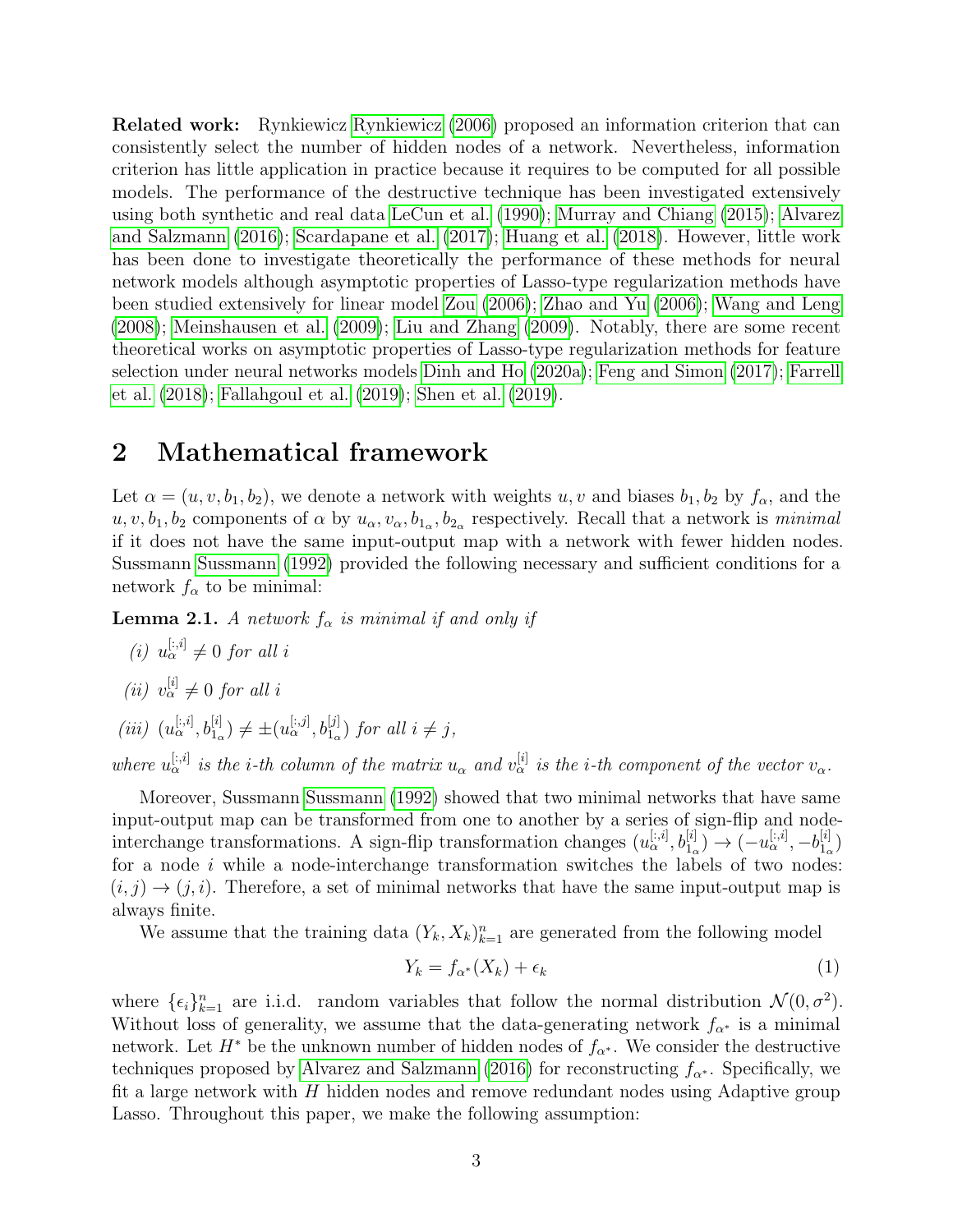Assumption 2.2. We assume that  $H^* \leq H$  and  $\|\textit{vec}(\alpha^*)\|_{\infty}$  is bounded by a constant W. Here,  $\|\cdot\|_{\infty}$  is the  $\ell_{\infty}$  norm and  $vec(\cdot)$  is the vectorization operator.

Let  $\mathcal H$  be the parameter space of all networks that have  $H$  hidden nodes such that  $\|\text{vec}(\alpha)\|_{\infty} \leq W$  for all  $\alpha \in \mathcal{H}$ , and  $\mathcal{H}^*$  be the parameter space of all minimal networks that have the same input-output map with  $f_{\alpha^*}$ . From now on, "a network in H" means its parameter is in H. A hidden node *i* is called a *zero node* of  $f_{\alpha}$  if  $(u_{\alpha}^{[:,i]}, v_{\alpha}^{[i]}, b_{1_{\alpha}}^{[i]}) = 0$ , and it is called a *non-significant node* of  $f_{\alpha}$  if  $u^{[:,i]} = 0$  or  $v^{[i]} = 0$ . Let  $\overline{\mathcal{H}}^*$  be the parameter space of networks in  $\mathcal{H}$  such that if we remove all zero nodes of a network in  $\overline{\mathcal{H}}^*$ , we obtain a network in  $\mathcal{H}^*$ . Similarly, let K be the parameter space of networks in H such that if we remove all non-significant nodes of a network  $K$ , we obtain a network in  $\mathcal{H}^*$ . Finally, let  $\mathcal{Q}$ be the parameter space of networks in H that have the same input-output map with  $f_{\alpha^*}$ . It is obvious that  $\overline{\mathcal{H}}^* \subset \mathcal{K} \subset \mathcal{Q} \subset \mathcal{H}$ . We can think of  $\overline{\mathcal{H}}^*$  as an embedding of  $\mathcal{H}^*$  into  $\mathcal{H}$ . Since  $\mathcal{H}^*$  is finite,  $\overline{\mathcal{H}}^*$  is also finite.

For  $\alpha, \beta \in \mathcal{H}$ , we define a distance between  $\alpha$  and  $\beta$  by

$$
d(\alpha, \beta) = \|\mathbf{vec}(\alpha) - \mathbf{vec}(\beta)\|
$$

where  $\|\cdot\|$  is the  $\ell_2$  norm. With this notation, we can rigorously define *consistency* and model selection consistency.

**Definition 2.3.** An estimator  $\hat{\alpha}$  is consistent if  $d(\hat{\alpha}, \overline{\mathcal{H}}^*) \to 0$  in probability.

**Definition 2.4.** An estimator  $\hat{\alpha}$  is model selection consistent if

- $\hat{\alpha}$  is consistent
- for any  $\delta > 0$ , there exists  $N_{\delta}$  such that if  $n \ge N_{\delta}$ , the probability that  $f_{\hat{\alpha}}$  is a minimal network with  $H^*$  non-zero nodes is at least  $1 - \delta$ .

Next, we introduce the Adaptive group Lasso method for estimating the unknown parameter  $\alpha$ . It is a two-step process:

• Step 1: obtain an initial estimator using Group Lasso

$$
\hat{\alpha}_n^{GL} = \underset{\alpha \in \mathcal{H}}{\text{argmin}} \frac{1}{n} \sum_{k=1}^n [Y_k - f_{\alpha}(X_k)]^2 + \zeta_n \sum_{i=1}^H \|w_i\|
$$

where  $w_i = (u^{[:,i]}, v^{[i]}, b_1^{[i]})$  is the vector of all parameters that associated with the *i*-th hidden node;  $\zeta_n > 0$  is the regularizing parameter.

• Step 2: compute the Adaptive group Lasso estimator

$$
\hat{\alpha}_n = \underset{\alpha \in \mathcal{H}}{\text{argmin}} \frac{1}{n} \sum_{k=1}^n [Y_k - f_{\alpha}(X_k)]^2 + \lambda_n \sum_{i=1}^H \frac{||w_i||}{||w_{i_{\alpha_n}GL}||^{\gamma}}
$$

where  $\gamma$  is a positive number;  $\lambda_n > 0$  is the regularizing parameter; and  $w_{i_{\alpha_n}G}$  is the  $w_i$ -component of  $\hat{\alpha}_n^{GL}$ . Here, we use the convention that  $0/0 = 0$ .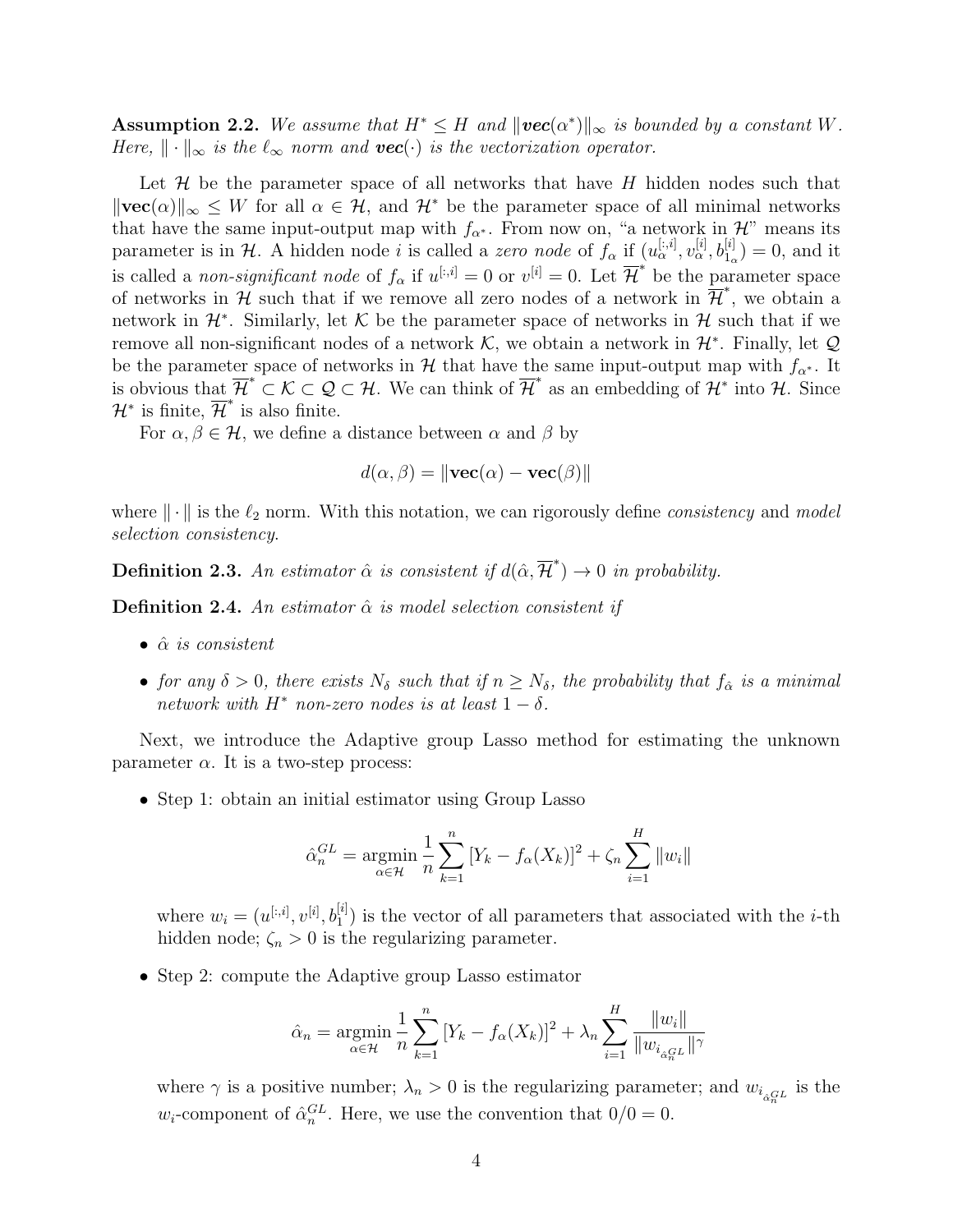For convenience, we define

$$
L(\alpha) = \sum_{i=1}^{H} ||w_i||, \quad M_n(\alpha) = \sum_{i=1}^{H} \frac{||w_i||}{||w_{i_{\alpha}GL}||^{\gamma}}.
$$

Next, we provide some basic lemmas that we need for our proofs. To ease the notations, we will use  $C_k$ ,  $k = 1, 2, \ldots$ , for denoting generic constants.

<span id="page-4-4"></span>**Lemma 2.5.** We have 
$$
|L(\alpha) - L(\beta)| \leq \sqrt{H}d(\alpha, \beta)
$$
,  $\forall \alpha \in \mathcal{H}$ . *Proof.*  $|L(\alpha) - L(\beta)| = \sum_{i=1}^{H} |||w_{i_{\alpha}}|| - ||w_{i_{\beta}}||| \leq \sum_{i=1}^{H} ||w_{i_{\alpha}} - w_{i_{\beta}}|| \leq \sqrt{H}d(\alpha, \beta).$ 

<span id="page-4-5"></span>**Lemma 2.6.** There exist  $C_2 > 0$  such that for any  $\beta \in \mathcal{Q}$ , there exists  $\beta^* \in \overline{\mathcal{H}}^*$  such that  $L(\beta) - L(\beta^*) \ge \min \left\{ C_2, d(\beta, \overline{\mathcal{H}}^*) \right\}.$ 

*Proof.* Consider  $\alpha^* \in \overline{\mathcal{H}}^*$ . Let  $\mathcal{I}$  be the set of non-zero nodes of  $f_{\alpha^*}$ . For  $i \in \mathcal{I}$ , we define  $A_i = \{j : (u_{\beta}^{[:,j]})\}$  $\mathcal{L}^{[:,j]}, b_{1\beta}^{[j]} = \pm (u_{\alpha^*}^{[:,i]}, b_{1_{\alpha^*}}^{[i]})\}.$  Since  $\beta \in \mathcal{Q}, A_i \neq \emptyset$  for all  $i \in \mathcal{I}$ . Set  $\mathcal{J} = \{\min A_i : i \in \mathcal{I}\}\.$  We define  $\beta^* \in \mathcal{H}$  as follows:

• For  $j \in \mathcal{J}$ ,  $(u_{\beta^*}^{[:,j]},b_{1_{\beta^*}}^{[j]})=(u_{\alpha^*}^{[:,i]},b_{1_{\alpha^*}}^{[i]})$  $v_{\beta^*}^{[j]} = \sum$  $k \in A_i$  $\sqrt{ }$  $2I_{\left\{(u_{\beta}^{[:,k]},b_{1\beta}^{[k]})=(u_{\alpha^{*}}^{[:,i]},b_{1_{\alpha^{*}}}^{[i]})\right\}}-1$  $\setminus$  $v_{\alpha^*}^{[k]}$ α<sup>∗</sup> (2)

<span id="page-4-2"></span>where  $i \in \mathcal{I}$  such that  $j = \min A_i$ , and  $I_{\{\cdot\}}$  is the indicator function.

• For all  $j \notin \mathcal{J}$ ,

<span id="page-4-3"></span>
$$
w_{j_{\beta^*}} = 0.\tag{3}
$$

Here, the idea is to merge all identical nodes in  $\beta$  corresponding to a non-zero node of  $f_{\alpha^*}$ into one. By Lemma [2.1,](#page-2-0) we have  $\beta^* \in \overline{\mathcal{H}}^*$ . From the construction of  $\beta^*$ ,  $\mathcal{J}$  is the set of all non-zero nodes of  $f_{\beta^*}$  and  $u_{\beta^*}^{[:,j]} = u_{\beta}^{[:,j]}$  $\beta^{\left[.,j\right]}$  for all  $j \in \mathcal{J}$ .

If min  $A_i \neq \max A_i$  for a node i, then we need to merge at least some identical nodes of  $\beta$ to construct  $\beta^*$ . It is worth noticing that for  $|x|, |y_1|, |y_2|, \ldots, |y_K| \leq C$ , we have

$$
\sum_{k=1}^{K} \sqrt{x^2 + y_k^2} - \sqrt{x^2 + \left(\sum_{k=1}^{K} y_k\right)^2} \ge \frac{(K-1)x^2}{(2\sqrt{2} + \sqrt{5})C}.
$$

Applying this inequality for  $x^2 = ||u_{\alpha^*}^{[:,i]}||^2 + ||b_{1_{\alpha^*}}^{[i]}||^2$  and  $y_k = v_{\alpha^*}^{[k]}$ , we conclude that there exists a constant  $C_2 > 0$  such that

<span id="page-4-0"></span>
$$
L(\beta) - L(\beta^*) \ge C_2. \tag{4}
$$

This is because  $\mathcal I$  is a finite set and  $||u_{\alpha^*}^{[:,i]}||^2 > 0$ . In other words, merging nodes increases the group Lasso penalty significantly.

On the other hand, if max  $A_i = \min A_i$  for all  $i \in \mathcal{I}$ . By the construction of  $\beta^*$ ,

<span id="page-4-1"></span>
$$
L(\beta) - L(\beta^*) = d(\beta, \beta^*) \ge d(\beta, \overline{\mathcal{H}}^*).
$$
\n(5)

Combining [\(4\)](#page-4-0) and [\(5\)](#page-4-1), we have  $L(\beta) - L(\beta^*) \ge \min \left\{ C_2, d(\beta, \overline{\mathcal{H}}^*) \right\}.$  $\Box$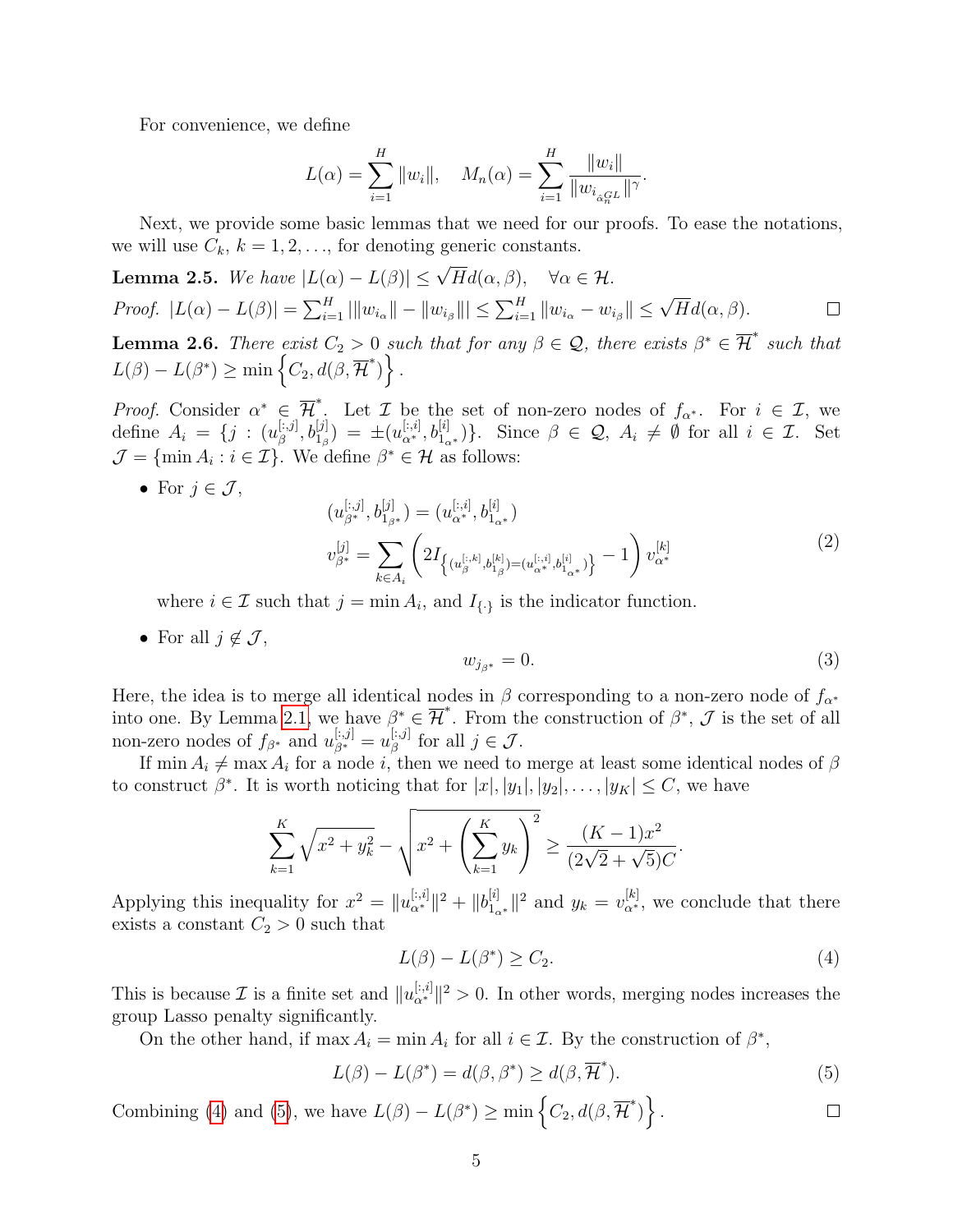<span id="page-5-2"></span>**Lemma 2.7.** There exists a constant  $C_1 > 0$  such that for any  $\beta \in \mathcal{Q}$ , if the set  $\mathcal{U} = \{i :$  $||w_{i_{\beta}}|| < C_1$  has  $H - H^*$  nodes, then the network  $\beta'$ , obtained by setting the weights and the biases of  $\beta$  at nodes in  $\mathcal U$  to zero, belongs to  $\overline{\mathcal{H}}^*$ .

*Proof.* Recall that  $\alpha^*$  is a network in  $\mathcal{H}^*$ . Denote

$$
A = \{ ||u_{i_{\alpha^*}}|| : i = 1, 2, \dots, H^* \}
$$
  

$$
A_i = \{ j : (u_{\beta}^{[:,j]}, b_{1_{\beta}}^{[j]}) = \pm (u_{\alpha^*}^{[:,i]}, b_{1_{\alpha^*}}^{[i]}) \}, \quad i = 1, 2, \dots, H^*.
$$

Note that  $|A| = H^*$ . Set  $C_1 = \min A > 0$ . By the definition of  $\mathcal{U}$ , we have

$$
A_i \cap \mathcal{U} = \emptyset, \quad \forall i = 1, 2, \dots, H^*.
$$

Since  $|\mathcal{U}| = H - H^*$  and  $A_i \neq \emptyset$ , we have  $|A_i| = 1$  for all  $i = 1, 2, ..., H^*$ .

Let  $\rho^* \in \overline{\mathcal{H}}^*$  be the network constructed from  $\beta$  as in [\(2\)](#page-4-2) and [\(3\)](#page-4-3). From the fact that  $|A_i| = 1$  for all  $i = 1, 2, \ldots, H^*$ , we obtain

$$
w_{i_{\beta^*}} = \begin{cases} w_{i_{\beta}} & i \notin \mathcal{U} \\ 0 & i \in \mathcal{U}. \end{cases}
$$

Thus,  $\beta' = \beta^* \in \overline{\mathcal{H}}^*$ .

# 3 Asymptotic properties of Adaptive group Lasso

Let  $R_n(\alpha)$  and  $R(\alpha)$  be the empirical risk and expected risk of  $f_\alpha$  respectively. That is,  $R_n(\alpha) = \frac{1}{n} \sum_{i=1}^n [Y_i - f_\alpha(X_i)]^2$  and  $R(\alpha) = E([Y - f_\alpha(X)]^2)$ . Note that  $R(\alpha) = \sigma^2 =$  $\min_{\beta \in \mathcal{H}} R(\beta)$  if and only if  $\alpha \in \mathcal{Q}$ .

#### 3.1 Properties of risks

First, we state some properties of  $R_n(\alpha)$  and  $R(\alpha)$ .

<span id="page-5-0"></span>**Lemma 3.1** (Generalization bound). For any  $\delta > 0$ , there exist  $C_3(\delta) > 0$ 

$$
|R_n(\alpha) - R(\alpha)| \le C_3 \frac{\log n}{\sqrt{n}}, \quad \forall \alpha \in \mathcal{H}
$$

with probability at least  $1 - \delta$ .

Proof. This Lemma is a direct consequence of Lemma 3.3 in [Dinh and Ho](#page-13-3) [\(2020a\)](#page-13-3).  $\Box$ 

<span id="page-5-1"></span>**Lemma 3.2.** There exists  $C_4$ ,  $\nu > 0$  such that

$$
R(\alpha) - \sigma^2 \ge C_4 d(\alpha, \mathcal{Q})^{\nu}, \quad \forall \alpha \in \mathcal{H}.
$$

 $\Box$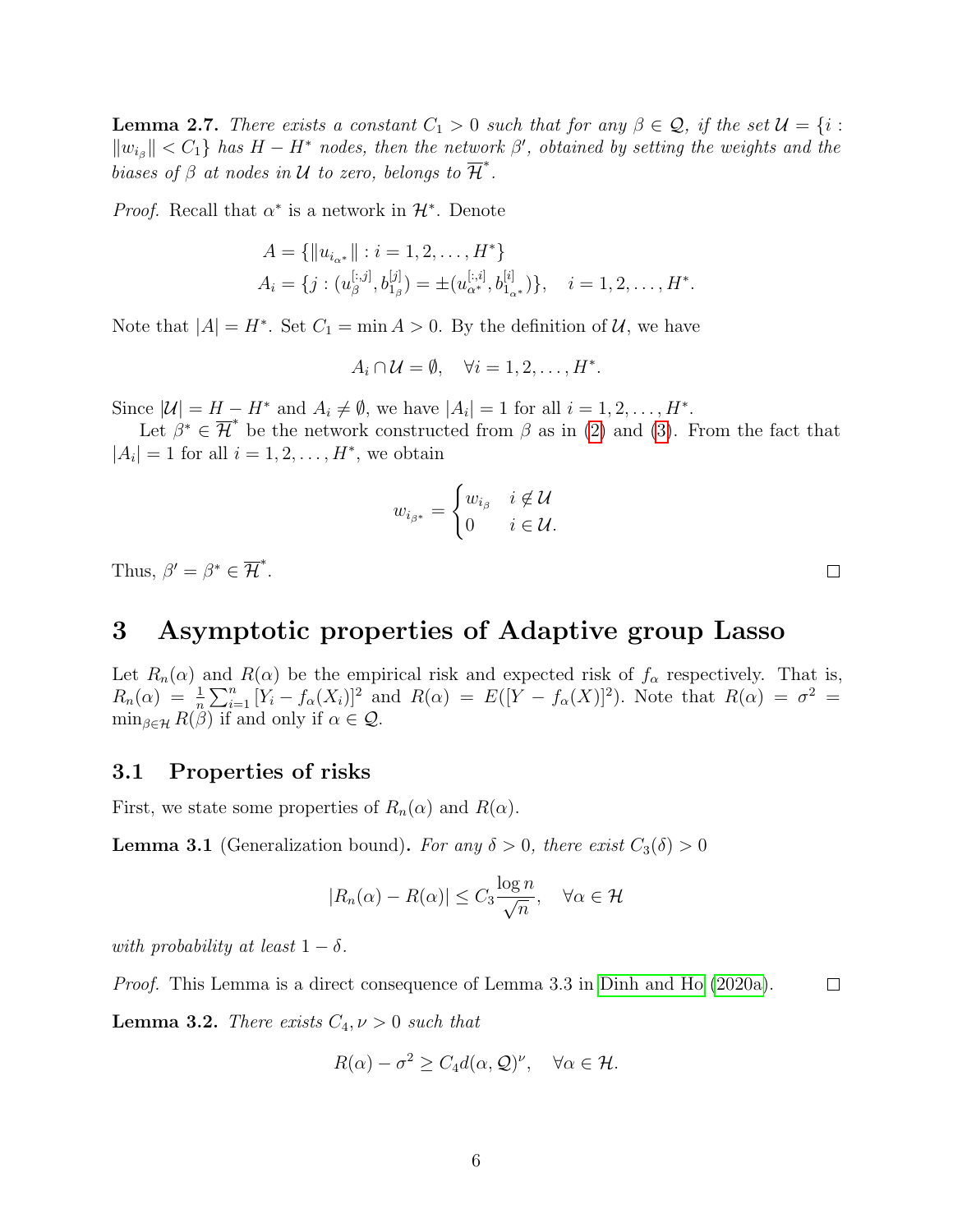*Proof.* Since H is a compact set and Q is the zero set of  $R(\alpha) - \sigma^2$ , we can obtain this lower bound by applying Lojasiewicz inequality [Ji et al.](#page-14-13) [\(1992\)](#page-14-13).  $\Box$ 

<span id="page-6-2"></span>**Lemma 3.3** (Lipschitzness). There exists  $C_5 > 0$  such that

$$
|R(\alpha) - R(\beta)| \le C_5 d(\alpha, \beta), \quad \forall \alpha, \beta \in \mathcal{H}.
$$

For any  $\delta > 0$ , there exists  $C_6(\delta)$  such that

$$
|R_n(\alpha) - R_n(\beta)| \le C_6 d(\alpha, \beta), \quad \forall \alpha, \beta \in \mathcal{H}
$$

with probability at least  $1 - \delta$ .

Proof. The proof can be found in Section 5.3 in [Dinh and Ho](#page-13-3) [\(2020a\)](#page-13-3).

 $\Box$ 

#### 3.2 Model selection consistency of Adaptive group Lasso

Now, we are ready to prove that Adaptive group Lasso is structural consistent. The first step is deriving the convergence rate of group Lasso.

<span id="page-6-1"></span>**Theorem 3.4.** Assume that  $\zeta_n \to 0$  and  $\zeta_n$ √  $\overline{n}/\log(n) \rightarrow \infty$ . For any  $\delta > 0$ , when n is sufficiently large, we have

$$
d(\hat{\alpha}_n^{GL}, \overline{\mathcal{H}}^*) \leq 2C_3 \frac{\log n}{\zeta_n \sqrt{n}} + (1 + \sqrt{H}) \left( \frac{4C_3}{C_4} \frac{\log n}{\sqrt{n}} + \frac{2C_7}{C_4} \zeta_n^{\nu/(\nu-1)} \right)^{1/\nu}
$$

with probability at least  $1 - \delta$ .

Proof. Since Q is a closed set, there exists  $\beta_n \in \mathcal{Q}$  such that  $d(\hat{\alpha}_n^{GL}, \beta_n) = d(\hat{\alpha}_n^{GL}, \mathcal{Q})$ . Applying Lemma [2.5,](#page-4-4) [3.1,](#page-5-0) and [3.2,](#page-5-1) for  $\delta > 0$ , we have

$$
C_4 d(\hat{\alpha}_n^{GL}, \beta_n)^{\nu} \le R(\hat{\alpha}_n^{GL}) - R(\beta_n) \le 2C_3 \frac{\log n}{\sqrt{n}} + R_n(\hat{\alpha}_n^{GL}) - R_n(\beta_n)
$$
  

$$
\le 2C_3 \frac{\log n}{\sqrt{n}} + \zeta_n \left[ L(\beta_n) - L(\hat{\alpha}_n^{GL}) \right]
$$
  

$$
\le 2C_3 \frac{\log n}{\sqrt{n}} + \zeta_n \sqrt{H} d(\hat{\alpha}_n^{GL}, \beta_n)
$$

with probability at least  $1 - \delta$ . The last inequality holds because of the fact that  $\ell_1$ -penalty is a Lipschitz function. By Young's inequality,

$$
\zeta_n \sqrt{H} d(\hat{\alpha}_n^{GL}, \beta_n) \leq C_7 \zeta_n^{\nu/(\nu-1)} + \frac{C_4}{2} d(\hat{\alpha}_n^{GL}, \beta_n)^{\nu}.
$$

Hence

<span id="page-6-0"></span>
$$
d(\hat{\alpha}_n^{GL}, \beta_n)^{\nu} \le \frac{4C_3}{C_4} \frac{\log n}{\sqrt{n}} + \frac{2C_7}{C_4} \zeta_n^{\nu/(\nu - 1)}
$$
(6)

with probability at least  $1 - \delta$ .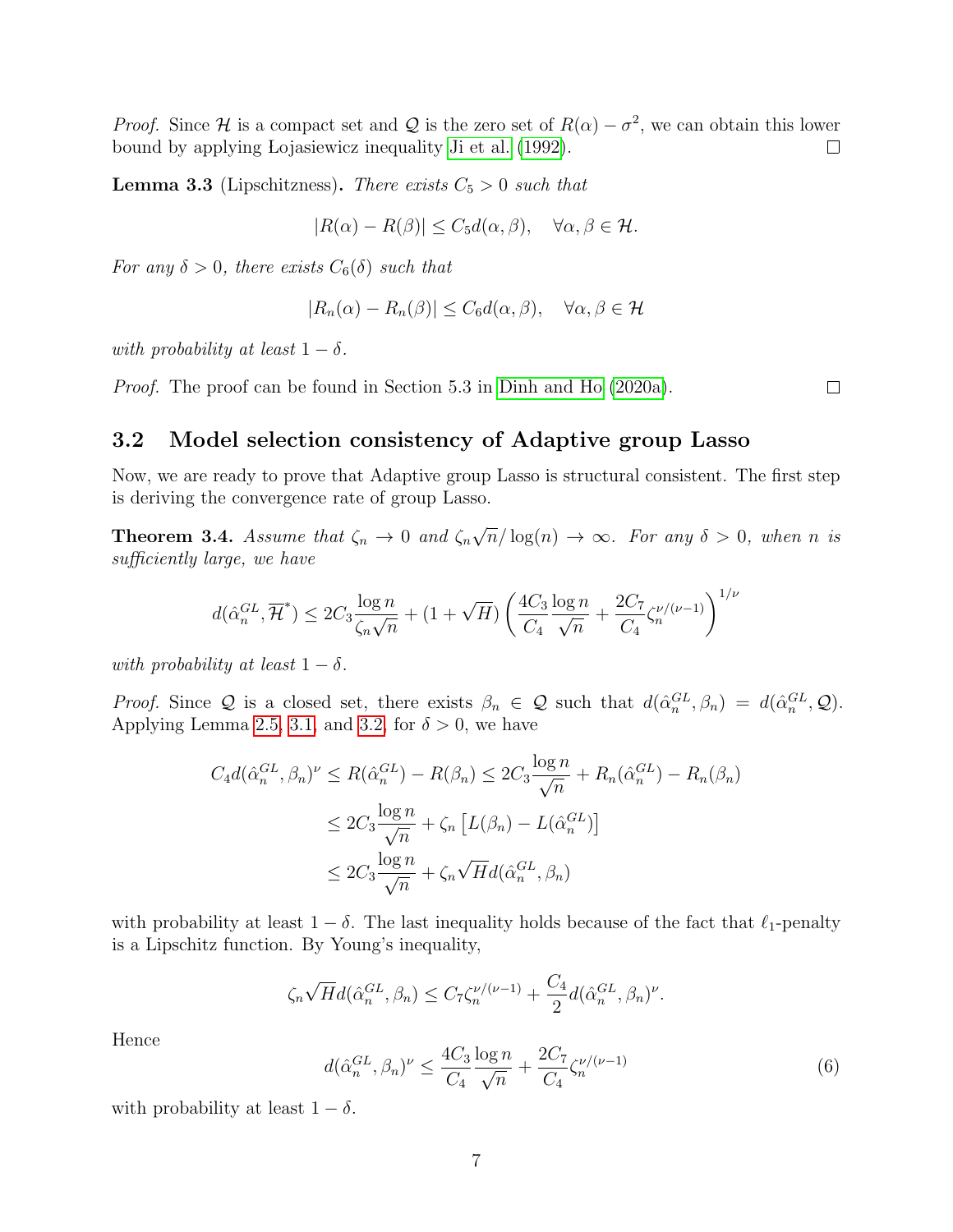By Lemma [2.6,](#page-4-5) there exists  $\beta_n^* \in \overline{\mathcal{H}}^*$  such that

$$
L(\beta_n) - L(\beta_n^*) \ge \min \left\{ C_2, d(\beta_n, \overline{H}^*) \right\}.
$$

We have

$$
L(\beta_n^*) - L(\hat{\alpha}_{n_k}^{GL}) = L(\beta_n^*) - L(\beta_n) + L(\beta_n) - L(\hat{\alpha}_{n_k}^{GL})
$$
  

$$
\leq - \min \left\{ C_2, d(\beta_n, \overline{H}^*) \right\} + \sqrt{H}d(\hat{\alpha}_n^{GL}, \beta_n).
$$

By Lemma [3.1,](#page-5-0) for  $\delta > 0$ ,

$$
0 \leq R(\hat{\alpha}_n^{GL}) - R(\beta_n^*) \leq R_n(\hat{\alpha}_n^{GL}) - R_n(\beta_n^*) + 2C_3 \frac{\log n}{\sqrt{n}}
$$
  

$$
\leq 2C_3 \frac{\log n}{\sqrt{n}} + \zeta_n \left[ L(\beta_n^*) - L(\hat{\alpha}_n^{GL}) \right]
$$

with probability at least  $1 - \delta$ . Therefore

$$
0 \leq 2C_3 \frac{\log n}{\zeta_n \sqrt{n}} + L(\beta_n^*) - L(\hat{\alpha}_n^{GL}) \leq 2C_3 \frac{\log n}{\zeta_n \sqrt{n}} - \min \left\{ C_2, d(\beta_n, \overline{\mathcal{H}}^*) \right\} + \sqrt{H} d(\hat{\alpha}_n^{GL}, \beta_n).
$$

By equation [\(6\)](#page-6-0),

$$
\min\left\{C_2, d(\beta_n, \overline{\mathcal{H}}^*)\right\} \le 2C_3 \frac{\log n}{\zeta_n \sqrt{n}} + \sqrt{H} \left(\frac{4C_3}{C_4} \frac{\log n}{\sqrt{n}} + \frac{2C_7}{C_4} \zeta_n^{\nu/(\nu-1)}\right)^{1/\nu}
$$

with probability at least  $1 - \delta$ . Thus, for sufficiently large n, we get

<span id="page-7-0"></span>
$$
d(\beta_n, \overline{\mathcal{H}}^*) \le 2C_3 \frac{\log n}{\zeta_n \sqrt{n}} + \sqrt{H} \left( \frac{4C_3}{C_4} \frac{\log n}{\sqrt{n}} + \frac{2C_7}{C_4} \zeta_n^{\nu/(\nu - 1)} \right)^{1/\nu} \tag{7}
$$

with probability at least  $1 - \delta$ .

From [\(6\)](#page-6-0) and [\(7\)](#page-7-0), we conclude that, for sufficiently large  $n$ ,

$$
d(\hat{\alpha}_n^{GL}, \overline{\mathcal{H}}^*) \le d(\hat{\alpha}_n^{GL}, \beta_n) + d(\beta_n, \overline{\mathcal{H}}^*)
$$
  

$$
\le 2C_3 \frac{\log n}{\zeta_n \sqrt{n}} + (1 + \sqrt{H}) \left( \frac{4C_3}{C_4} \frac{\log n}{\sqrt{n}} + \frac{2C_7}{C_4} \zeta_n^{\nu/(\nu - 1)} \right)^{1/\nu}
$$

with probability at least  $1 - \delta$ .

A direct consequence of Theorem [3.4](#page-6-1) is that the group Lasso estimator is consistent. In the second step, we prove that the Adaptive group Lasso estimate has at most  $H^*$  non-zero nodes.

<span id="page-7-1"></span>**Theorem 3.5.** Assume that 
$$
\zeta_n \to 0
$$
,  $\zeta_n \sqrt{n}/\log(n) \to \infty$ ,  $\lambda_n \to 0$ , and  
\n
$$
\frac{\lambda_n^{1/\gamma}}{2C_3 \frac{\log n}{\zeta_n \sqrt{n}} + \sqrt{H} \left(\frac{4C_3}{C_4} \frac{\log n}{\sqrt{n}} + \frac{2C_7}{C_4} \zeta_n^{\nu/(\nu-1)}\right)^{1/\nu}} \to \infty.
$$

For any  $\delta > 0$ , when n is sufficiently large,  $f_{\hat{\alpha}_n}$  has at most  $H^*$  non-zero nodes with probability at least  $1 - \delta$ .

 $\Box$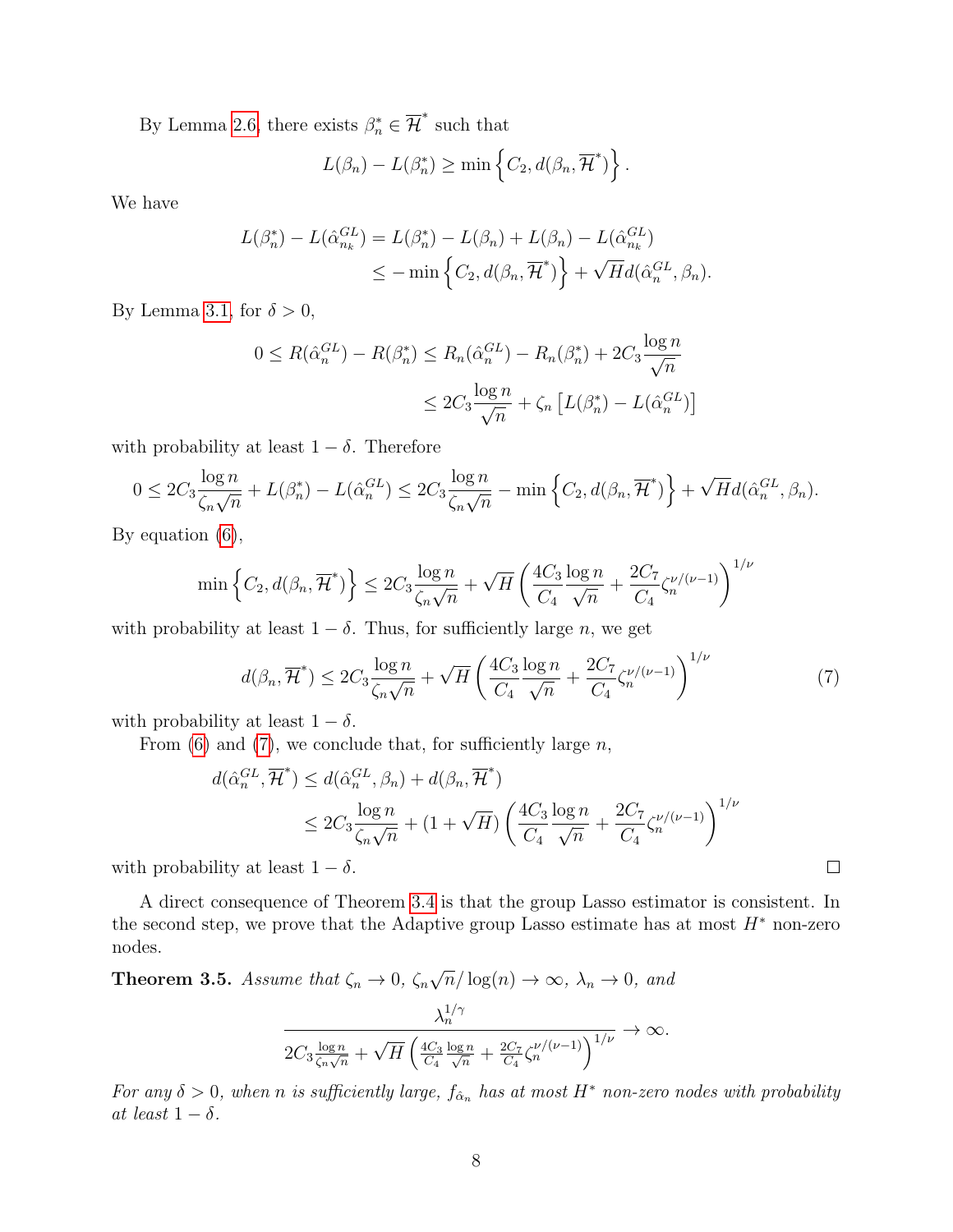*Proof.* Let  $\alpha_n^* \in \overline{\mathcal{H}}^*$  such that  $d(\hat{\alpha}_n^{GL}, \alpha_n^*) = d(\hat{\alpha}_n^{GL}, \overline{\mathcal{H}}^*)$ . We denote the set of zero nodes of  $f_{\alpha_n^*}$  by  $\mathcal{I}_n$ . Let  $\pi_n : \mathcal{H} \to \mathcal{H}$  be a function that set all the weights and biases associated with nodes in  $\mathcal{I}_n$  to 0. That is,

$$
w_{i_{\pi_n(\alpha)}} = (u_{\pi_n(\alpha)}^{[:,i]}, v_{\pi_n(\alpha)}^{[i]}, b_{1_{\pi_n(\alpha)}}^{[i]}) = \begin{cases} 0 & \text{if } i \in \mathcal{I}_n \\ (u_{\alpha}^{[:,i]}, v_{\alpha}^{[i]}, b_{1_{\alpha}}^{[i]}) & \text{if } i \notin \mathcal{I}_n. \end{cases}
$$

We have,

<span id="page-8-0"></span>
$$
\sum_{i \in \mathcal{I}_n} \|w_{i_{\alpha_n^{\mathcal{GI}}}}\| \le \frac{R_n(\alpha_n^*) - R_n(\hat{\alpha}_n^{\mathcal{GI}})}{\zeta_n} + \sum_{i \notin \mathcal{I}_n} \left( \|w_{i_{\alpha_n^*}}\| - \|w_{i_{\alpha_n^{\mathcal{GI}}}}\| \right)
$$
  
\n
$$
\le 2C_3 \frac{\log n}{\zeta_n \sqrt{n}} + \frac{R(\alpha_n^*) - R(\hat{\alpha}_n^{\mathcal{GI}})}{\zeta_n} + \sum_{i \notin \mathcal{I}_n} \left| \|w_{i_{\alpha_n^*}}\| - \|w_{i_{\alpha_n^{\mathcal{GI}}}}\| \right|
$$
  
\n
$$
\le C_3 \frac{\log n}{\zeta_n \sqrt{n}} + \sum_{i \notin \mathcal{I}_n} \left| \|w_{i_{\alpha_n^*}}\| - \|w_{i_{\alpha_n^{\mathcal{GI}}}}\| \right|
$$
 (8)

with probability at least  $1 - \delta$ .

On the other hand,  $d(\hat{\alpha}_n^{GL}, \pi_n(\hat{\alpha}_n^{GL})) \ge ||w_{i_{\hat{\alpha}_n^{GL}}}\||$  for all  $i \in \mathcal{I}_n$ . So,

<span id="page-8-1"></span>
$$
\lambda_n \sum_{i \in \mathcal{I}_n} \frac{\|w_{i_{\hat{\alpha}_n}}\|}{d(\hat{\alpha}_n^{GL}, \pi_n(\hat{\alpha}_n^{GL}))^{\gamma}} \le \lambda_n \sum_{i \in \mathcal{I}_n} \frac{\|w_{i_{\hat{\alpha}_n}}\|}{\|w_{i_{\hat{\alpha}_n^{GL}}}\|^{\gamma}} \le R_n(\pi_n(\hat{\alpha}_n)) - R_n(\hat{\alpha}_n). \tag{9}
$$

By Lemma [3.3,](#page-6-2) we obtain

<span id="page-8-2"></span>
$$
R_n(\pi_n(\hat{\alpha}_n)) - R_n(\hat{\alpha}_n) \le C_6 d(\hat{\alpha}_n, \pi_n(\hat{\alpha}_n)) \le C_6 \sum_{i \in \mathcal{I}_n} ||w_{i_{\hat{\alpha}_n}}|| \tag{10}
$$

with probability at least  $1 - \delta$ .

Assume that  $\sum_{i \in \mathcal{I}_n} ||w_{i_{\hat{\alpha}_n}}|| > 0$ . From [\(8\)](#page-8-0) and Theorem [3.4,](#page-6-1) we have

<span id="page-8-3"></span>
$$
d(\hat{\alpha}_n^{GL}, \pi_n(\hat{\alpha}_n^{GL})) \le \sum_{i \in \mathcal{I}_n} \|w_{i_{\hat{\alpha}_n^{GL}}}\| \le 2C_3 \frac{\log n}{\zeta_n \sqrt{n}} + \sum_{i \notin \mathcal{I}_n} \left| \|w_{i_{\hat{\alpha}_n^{SL}}}\| - \|w_{i_{\hat{\alpha}_n^{GL}}}\| \right|
$$
  

$$
\le 2C_3 \frac{\log n}{\zeta_n \sqrt{n}} + \sqrt{H} d(\hat{\alpha}_n^{GL}, \alpha_n^*) = C_3 \frac{\log n}{\zeta_n \sqrt{n}} + \sqrt{H} d(\hat{\alpha}_n^{GL}, \overline{\mathcal{H}}^*)
$$
  

$$
\le 2C_3 (1 + \sqrt{H}) \frac{\log n}{\zeta_n \sqrt{n}} + \sqrt{H} (1 + \sqrt{H}) \left( \frac{4C_3}{C_4} \frac{\log n}{\sqrt{n}} + \frac{2C_7}{C_4} \zeta_n^{\nu/(\nu - 1)} \right)^{1/\nu}
$$
(11)

with probability at least  $1 - \delta$ .

Combining  $(9)$ ,  $(10)$ , and  $(11)$ , we get

$$
\frac{\lambda_n^{1/\gamma}}{2C_3 \frac{\log n}{\zeta_n \sqrt{n}} + \sqrt{H} \left( \frac{4C_3}{C_4} \frac{\log n}{\sqrt{n}} + \frac{2C_7}{C_4} \zeta_n^{\nu/(\nu-1)} \right)^{1/\nu}} \le (1 + \sqrt{H}) C_6^{1/\gamma}
$$

which is a contradiction when *n* is large enough. Therefore,  $\sum_{i\in\mathcal{I}_n} ||w_{i_{\hat{\alpha}_n}}|| = 0$  with probability at least  $1 - \delta$ . Hence, every node in  $\mathcal{I}_n$  is a zero node of  $\alpha_n$ . Recall that  $\mathcal{I}_n$  is the set of zero nodes of  $f_{\alpha_n^*}$  where  $\alpha_n^* \in \overline{\mathcal{H}}^*$ . So,  $|\mathcal{I}_n| = H - H^*$ . That is,  $f_{\hat{\alpha}_n}$  has at most  $H^*$  non-zero nodes  $\Box$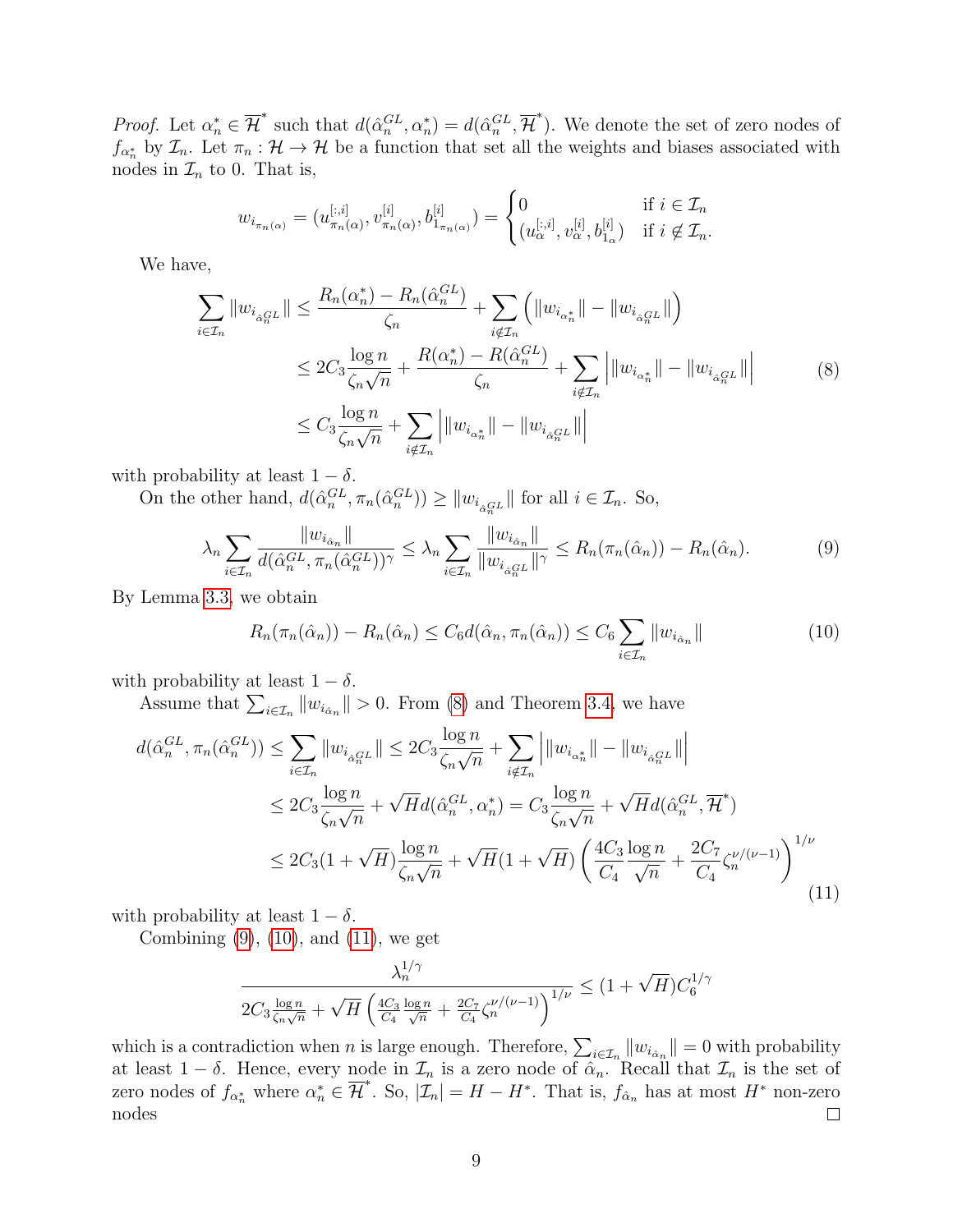Finally, we derive the convergence rate of the Adaptive group Lasso.

<span id="page-9-1"></span>**Theorem 3.6.** Assume that  $\zeta_n \to 0$ ,  $\zeta_n$ √  $\overline{n}/\log(n) \to \infty$ ,  $\lambda_n \to 0$ , and

$$
\frac{\lambda_n^{1/\gamma}}{2C_3 \frac{\log n}{\zeta_n\sqrt{n}} + \sqrt{H} \left(\frac{4C_3}{C_4} \frac{\log n}{\sqrt{n}} + \frac{2C_7}{C_4} \zeta_n^{\nu/(\nu-1)}\right)^{1/\nu}} \to \infty.
$$

For any  $\delta > 0$ , when n is sufficiently large, we have

$$
d(\hat{\alpha}_n, \overline{\mathcal{H}}^*) \le \left(\frac{2C_3}{C_4} \frac{\log n}{\sqrt{n}} + \frac{C_8}{C_4} \lambda_n\right)^{1/\nu}.
$$

with probability at least  $1 - \delta$ .

*Proof.* Let  $\alpha_n^* \in \overline{\mathcal{H}}^*$  such that  $d(\hat{\alpha}_n^{GL}, \alpha_n^*) = d(\hat{\alpha}_n^{GL}, \overline{\mathcal{H}}^*)$ . By Lemma [3.1,](#page-5-0) we have, for  $\delta > 0$ ,

$$
R(\hat{\alpha}_n) - R(\alpha_n^*) \le R_n(\hat{\alpha}_n) - R_n(\alpha_n^*) + 2C_3 \frac{\log n}{\sqrt{n}}
$$
  

$$
\le 2C_3 \frac{\log n}{\sqrt{n}} + \lambda_n [M_n(\alpha_n^*) - M_n(\hat{\alpha}_n)]
$$
  

$$
\le 2C_3 \frac{\log n}{\sqrt{n}} + \lambda_n M_n(\alpha_n^*).
$$

with probability at least  $1 - \delta$ .

Since  $\overline{\mathcal{H}}^*$  is finite, by Theorem [3.4,](#page-6-1) there exists  $C_8$  such that when n is sufficiently large,  $M_n(\alpha_n^*) \leq C_8$  with probability at least  $1 - \delta$ . By Lemma [3.2,](#page-5-1) when n is sufficiently large

$$
C_4 d(\hat{\alpha}_n, \mathcal{Q})^{\nu} \le R(\hat{\alpha}_n) - R(\alpha_n^*) \le 2C_3 \frac{\log n}{\sqrt{n}} + C_8 \lambda_n
$$

with probability at least  $1 - \delta$ .

Let  $\xi_n \in \mathcal{Q}$  such that  $d(\hat{\alpha}_n, \xi_n) = d(\hat{\alpha}_n, \mathcal{Q})$ . We now prove that  $\xi_n \in \overline{\mathcal{H}}^*$  when n is sufficiently large. Let  $\mathcal{I}_n$  be the set of zero node of  $f_{\alpha_n^*}$ . In the proof of Theorem [3.5,](#page-7-1) we prove that nodes in  $\mathcal{I}_n$  are zero nodes of  $f_{\hat{\alpha}_n}$  when n is sufficiently large. Therefore,

<span id="page-9-0"></span>
$$
||w_{i_{\xi_n}}|| \le d(\hat{\alpha}_n, \xi_n) = d(\hat{\alpha}_n, \mathcal{Q}) \le \left(\frac{2C_3 \log n}{C_4} + \frac{C_8}{\sqrt{n}} \lambda_n\right)^{1/\nu}
$$
(12)

for all  $i \in \mathcal{I}_n$ .

Consider  $\xi'_n \in \mathcal{H}$  such that

$$
w_{i_{\xi'_n}} = \begin{cases} w_{i_{\xi_n}} & \text{if } i \notin \mathcal{I}_n \\ 0 & \text{if } i \in \mathcal{I}_n. \end{cases}
$$

By Lemma [2.7](#page-5-2) and [\(12\)](#page-9-0), when n is large enough, we have  $\xi_n \in \overline{\mathcal{H}}^*$  with probability at least  $1 - \delta$ . Note that  $w_{i_{\hat{\alpha}_n}} = 0$  for all  $i \in \mathcal{I}_n$ . So,

$$
d(\hat{\alpha}_n, \mathcal{Q}) \leq d(\hat{\alpha}_n, \xi'_n) \leq d(\hat{\alpha}_n, \xi_n) = d(\hat{\alpha}_n, \mathcal{Q}).
$$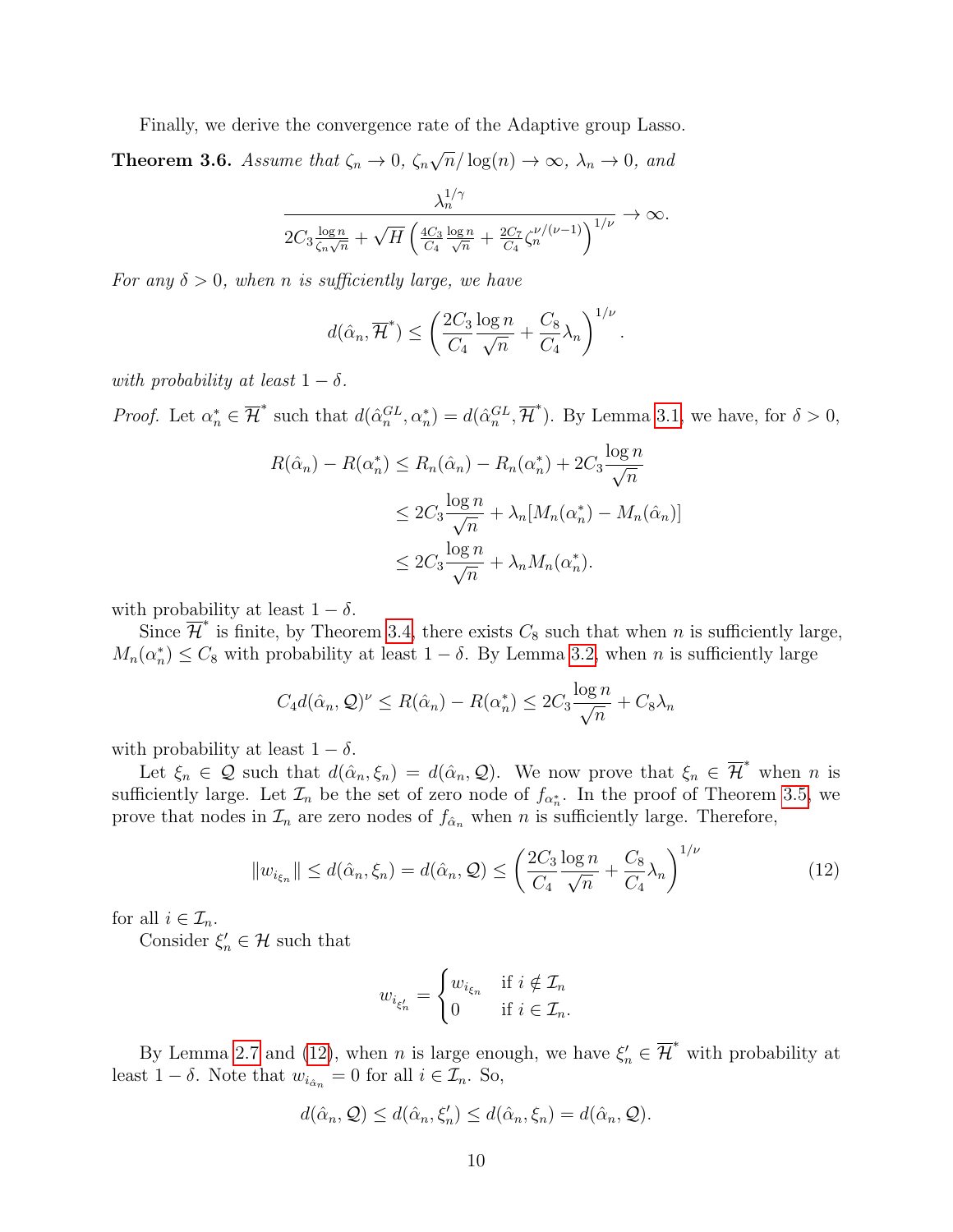Thus,  $w_{i_{\xi_n}} = 0$  for all  $i \in \mathcal{I}_n$ . That is, we have  $\xi_n \in \overline{\mathcal{H}}^*$ . Therefore,

$$
d(\hat{\alpha}_n, \overline{\mathcal{H}}^*) = d(\hat{\alpha}_n, \mathcal{Q}) \le \left(\frac{2C_3}{C_4} \frac{\log n}{\sqrt{n}} + \frac{C_8}{C_4} \lambda_n\right)^{1/\nu}.
$$

Combining Theorems [3.5](#page-7-1) and [3.6](#page-9-1) we can easily show that Adaptive group Lasso estimator is model selection consistent with appropriate choice of regularizer parameters  $\zeta_n$  and  $\lambda_n$ . Specifically,

Theorem 3.7. If  $\zeta_n \to 0$ ,  $\zeta_n$ √  $\overline{n}/\log(n) \to \infty$ ,  $\lambda_n \to 0$ , and

$$
\frac{\lambda_n^{1/\gamma}}{2C_3 \frac{\log n}{\zeta_n \sqrt{n}} + \sqrt{H} \left( \frac{4C_3}{C_4} \frac{\log n}{\sqrt{n}} + \frac{2C_7}{C_4} \zeta_n^{\nu/(\nu-1)} \right)^{1/\nu}} \to \infty,
$$

then the Adaptive group Lasso estimator is model selection consistent.

Proof. Consistency comes directly from Theorem [3.6.](#page-9-1) By Theorem [3.5,](#page-7-1) the Adaptive group Lasso has at most  $H^*$  non-zero nodes. When n is sufficiently large, Lemma [2.1](#page-2-0) guarantees that  $f_{\hat{\alpha}_n}$  is a minimal network. So, it has exactly  $H^*$  non-zero nodes.  $\Box$ 

### 4 Illustration

The goal of this section is not to provide an extensive study on the performance of the destructive technique. This has been done thoroughly in [LeCun et al.](#page-14-0) [\(1990\)](#page-14-0); [Murray and](#page-14-1) [Chiang](#page-14-1) [\(2015\)](#page-14-1); [Alvarez and Salzmann](#page-13-1) [\(2016\)](#page-13-1); [Scardapane et al.](#page-14-2) [\(2017\)](#page-14-2); [Huang et al.](#page-14-3) [\(2018\)](#page-14-3) using both synthetic and real data. Instead, we aim to illustrate our theoretical findings through simple experiments.

#### 4.1 Simulation

In this experiment, we simulate 100 datasets of size  $n = 5000$  according to the model [\(1\)](#page-2-1) with  $H^* = 10$ ,  $\sigma^2 = 1$ . The inputs (5 features) and parameters of the model are drawn independently from the standard normal distribution. For each dataset, we train a network with  $H = 20$  over 10000 epochs using our proposed Adaptive Group Lasso method and the Group Lasso method proposed in [Murray and Chiang](#page-14-1) [\(2015\)](#page-14-1); [Murray et al.](#page-14-4) [\(2019\)](#page-14-4). The regularizing constants of both methods is chosen from the set {0.001, 0.005, 0.01, 0.025, 0.05, 0.075, 0.1} using the Akaike information criterion (AIC). Our optimization method is Proximal gradient method [Parikh and Boyd](#page-14-14) [\(2014\)](#page-14-14) (the learning rate is 0.01), which can identify the support of the estimates directly without the need of thresholding. For the Adaptive group Lasso, we choose  $\gamma = 2$ . The simulation is implemented in Python using Pytorch library.

We count the number of hidden nodes selected by each method. Figure [1](#page-11-0) summarizes the results of our simulation. The Adaptive Group Lasso performs better than the group Lasso in choosing the size of a network. Note that the best number of hidden nodes is 10.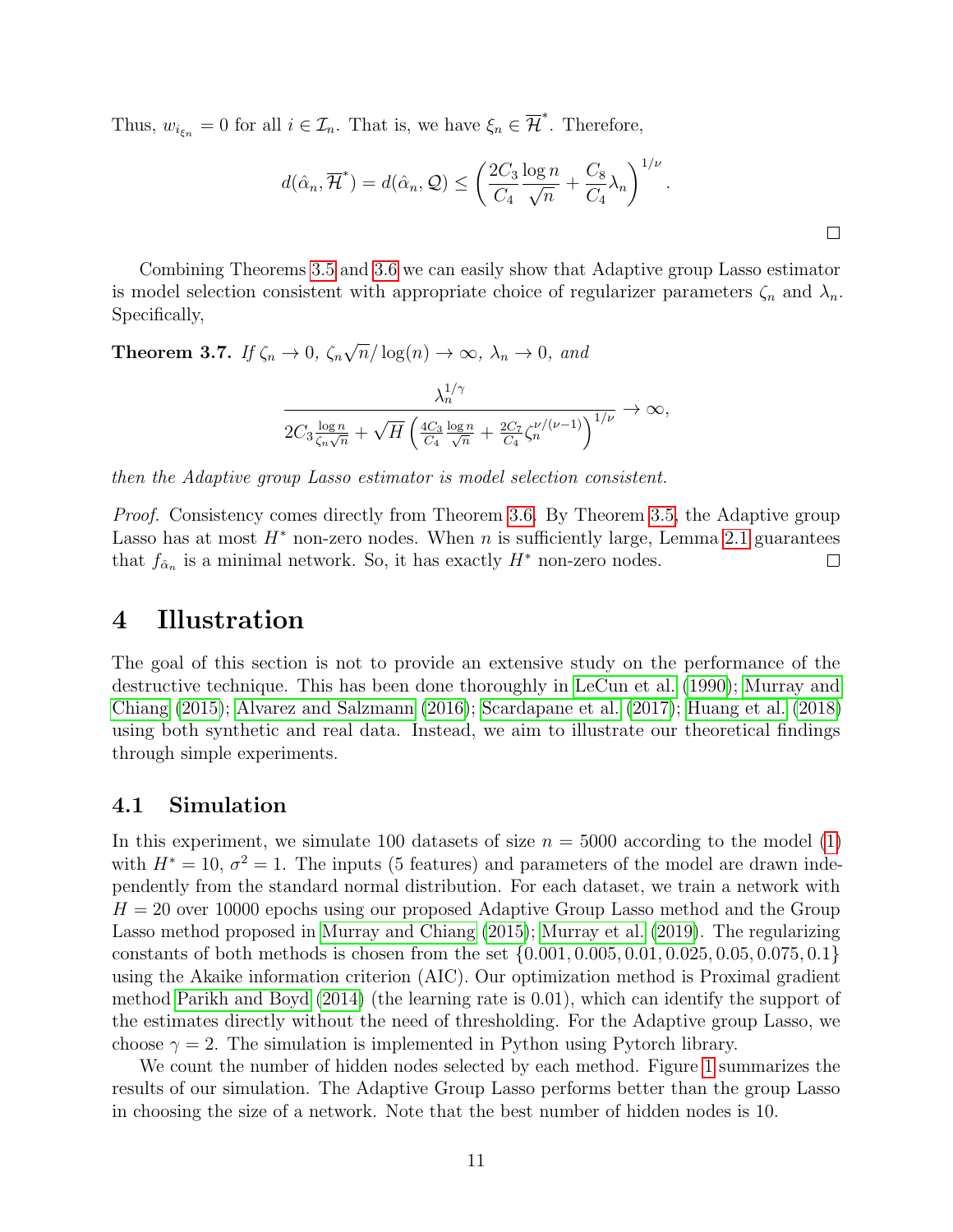

<span id="page-11-0"></span>Figure 1: Number of hidden nodes selected by our proposed Adaptive Group Lasso method and the Group Lasso method proposed in [Murray and Chiang](#page-14-1) [\(2015\)](#page-14-1). The number of hidden nodes of the data-generating network is 10.

#### 4.2 Boston housing dataset

We use our framework to study the Boston housing dataset  $\frac{1}{1}$  $\frac{1}{1}$  $\frac{1}{1}$ . This dataset consists of 506 observations of house prices and 13 predictors. We consider a network with 50 hidden nodes. The group Lasso and Adaptive group Lasso methods are then performed on this dataset using average test errors from 50 random train-test splits (with the size of the test sets being 25% of the original dataset) over 10000 epochs. The regularizing constants of the algorithms are chosen from the set  $\{0.1, 0.3, 0.5, 0.7, 1\}$  using the Akaike information criterion (AIC). As in the previous part, we use the proximal gradient method (with learning rate 0.01) for optimization and choose  $\gamma = 2$  for the Adaptive group Lasso. We also consider the simple Empirical risk minimizer (ERM) in this experiment.

The number of hidden nodes selected by group Lasso and Adaptive group Lasso are presented in Figure [2.](#page-12-0) Although the destructive methods choose much smaller networks (about one-fifth the size of the full networks), their prediction errors are slightly better than the ERM which uses the full network (Figure [3\)](#page-13-5). The gap between training error and testing error of the destructive methods is also smaller compared to the ERM.

<span id="page-11-1"></span><sup>1</sup>http://lib.stat.cmu.edu/datasets/boston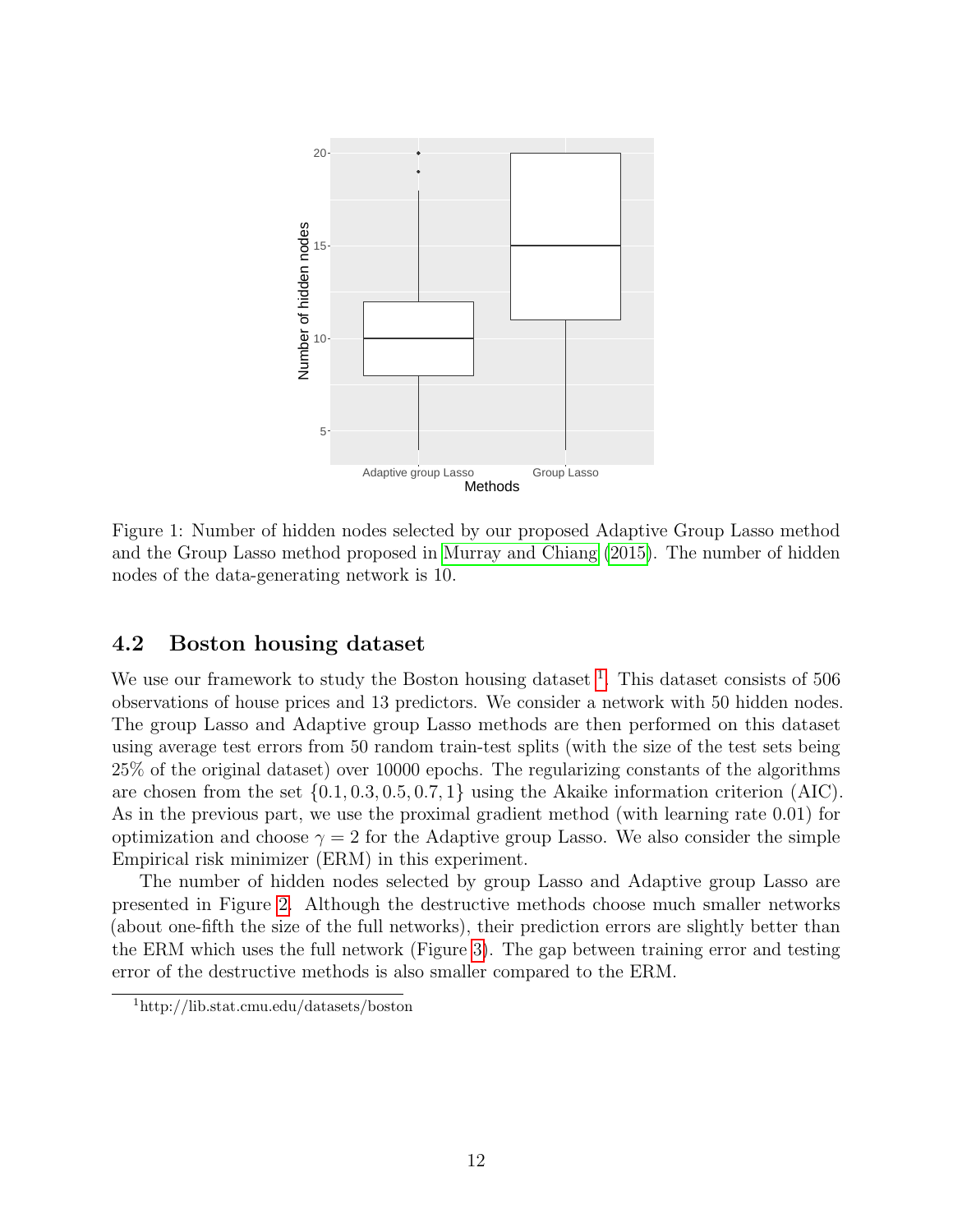

<span id="page-12-0"></span>Figure 2: Number of hidden nodes selected by our proposed Adaptive Group Lasso method and the group Lasso method proposed in [Murray and Chiang](#page-14-1) [\(2015\)](#page-14-1) (Boston housing dataset).

# 5 Discussion and Conclusion

We prove that our proposed Adaptive group Lasso method is model selection consistent for the problem of selecting the number of hidden nodes of one-hidden-layer feedforward networks. To the best of our knowledge, this is the first theoretical result for the popular destructive technique. We also obtain the consistency of the group Lasso method as a byproduct of our proof. However, the question about the model selection consistency of the group Lasso estimator remains open. One interesting direction for future work is extending our results to deep neural networks. This requires further investigation on the properties of minimal deep neural networks. Another avenue for future direction is developing theory and methods for applying constructive and destructive approaches to select the number of layers of deep neural networks.

In this paper, we assume that the true underlying function is a neural network model (Equation [1\)](#page-2-1). The extension from model-based framework to the general cases with model mismatch is an intriguing question in learning with neural networks. In general, the projections of the true underlying function to the hypothesis space (in  $\ell_2$  distance for regression) might not be unique, and they might not be similar to each other in terms of the structure of interest. Understanding of these projections for neural networks is limited, and analyses of the general cases need to involve imposing certain strong conditions on them [\(Feng and](#page-14-9) [Simon, 2017\)](#page-14-9). For our problem of structure reconstruction, one possible set of conditions are: (1) the set of optimal projections (in function space) is finite, and (2) all optimal projections have the same number of hidden nodes. Our proofs can be adapted to this setting with minor adjustments.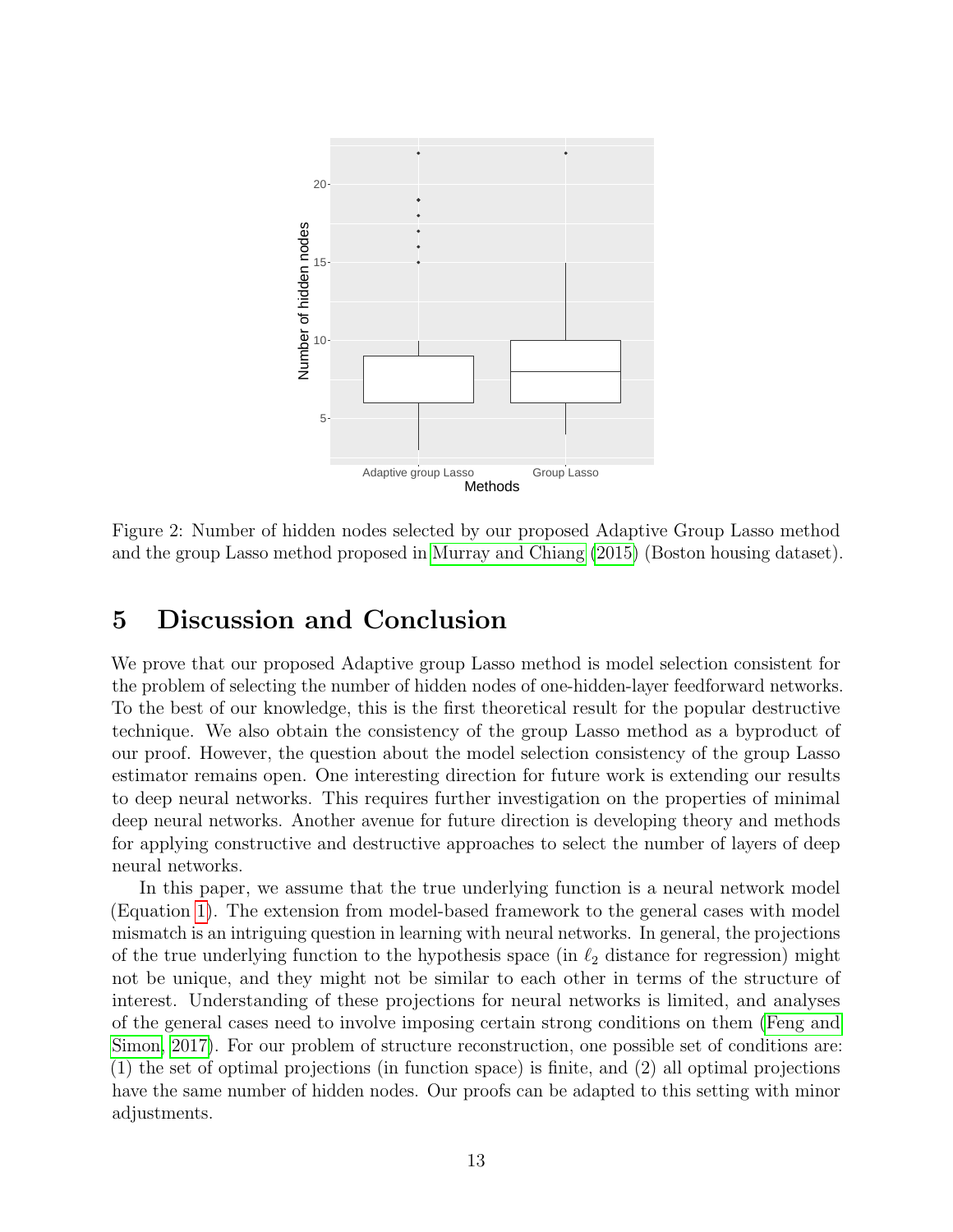

<span id="page-13-5"></span>Figure 3: The training and testing errors of the Adaptive Group Lasso methods and the group Lasso method proposed in [Murray and Chiang](#page-14-1) [\(2015\)](#page-14-1) (Boston housing dataset).

# Acknowledgement

LSTH was supported by startup funds from Dalhousie University, the Canada Research Chairs program, the NSERC Discovery Grant RGPIN-2018-05447, and the NSERC Discovery Launch Supplement DGECR-2018-00181. VD was supported by a startup fund from University of Delaware and National Science Foundation grant DMS-1951474.

# References

- <span id="page-13-1"></span>Alvarez, J. M. and M. Salzmann (2016). Learning the number of neurons in deep networks. In Advances in Neural Information Processing Systems, pp. 2270–2278.
- <span id="page-13-0"></span>Bello, M. G. (1992). Enhanced training algorithms, and integrated training/architecture selection for multilayer perceptron networks. IEEE Transactions on Neural networks  $3(6)$ , 864–875.
- <span id="page-13-3"></span>Dinh, V. and L. S. T. Ho (2020a). Consistent feature selection for analytic deep neural networks. In Advances in Neural Information Processing Systems.
- <span id="page-13-2"></span>Dinh, V. and L. S. T. Ho (2020b). Consistent feature selection for neural networks via Adaptive Group Lasso. *arXiv preprint arXiv:2006.00334*.
- <span id="page-13-4"></span>Fallahgoul, H., V. Franstianto, and G. Loeper (2019). Towards explaining the ReLU feedforward network. Available at SSRN .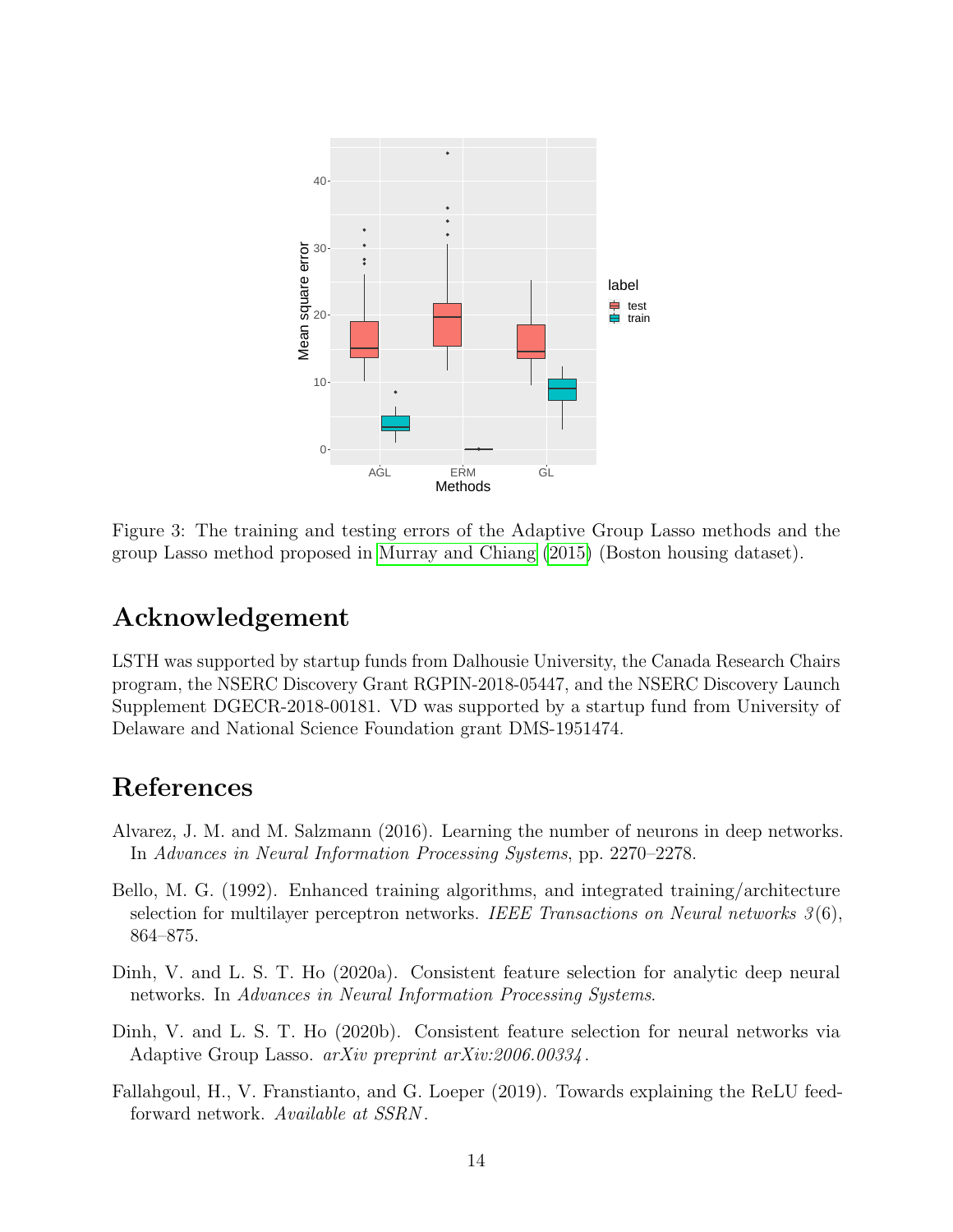- <span id="page-14-10"></span>Farrell, M. H., T. Liang, and S. Misra (2018). Deep neural networks for estimation and inference. arXiv preprint arXiv:1809.09953 .
- <span id="page-14-9"></span>Feng, J. and N. Simon (2017). Sparse-input neural networks for high-dimensional nonparametric regression and classification. arXiv preprint arXiv:1711.07592.
- <span id="page-14-3"></span>Huang, G., S. Liu, L. Van der Maaten, and K. Q. Weinberger (2018). Condensenet: An efficient densenet using learned group convolutions. In Proceedings of the IEEE conference on computer vision and pattern recognition, pp. 2752–2761.
- <span id="page-14-13"></span>Ji, S., J. Kollár, and B. Shiffman (1992). A global lojasiewicz inequality for algebraic varieties. Transactions of the American Mathematical Society 329 (2), 813–818.
- <span id="page-14-0"></span>LeCun, Y., J. S. Denker, S. A. Solla, R. E. Howard, and L. D. Jackel (1990). Optimal brain damage. In Advances in Neural Information Processing Systems, Volume 2, pp. 598–605.
- <span id="page-14-8"></span>Liu, H. and J. Zhang (2009). Estimation consistency of the group lasso and its applications. In Artificial Intelligence and Statistics, pp. 376–383.
- <span id="page-14-7"></span>Meinshausen, N., B. Yu, et al. (2009). Lasso-type recovery of sparse representations for high-dimensional data. The annals of statistics  $37(1)$ ,  $246-270$ .
- <span id="page-14-1"></span>Murray, K. and D. Chiang (2015). Auto-Sizing Neural Networks: With Applications to n-gram Language Models. In Proceedings of the 2015 Conference on Empirical Methods in Natural Language Processing, pp. 908–916.
- <span id="page-14-4"></span>Murray, K., J. Kinnison, T. Q. Nguyen, W. Scheirer, and D. Chiang (2019). Auto-sizing the transformer network: Improving speed, efficiency, and performance for low-resource machine translation. In Proceedings of the Third Workshop on Neural Generation and Translation.
- <span id="page-14-14"></span>Parikh, N. and S. Boyd (2014). Proximal algorithms. Foundations and Trends in optimization  $1(3)$ , 127–239.
- <span id="page-14-5"></span>Rynkiewicz, J. (2006). Consistent estimation of the architecture of multilayer perceptrons. In European Symposium on Artificial Neural Networks, pp. 149–154.
- <span id="page-14-2"></span>Scardapane, S., D. Comminiello, A. Hussain, and A. Uncini (2017). Group sparse regularization for deep neural networks. Neurocomputing 241, 81–89.
- <span id="page-14-11"></span>Shen, X., C. Jiang, L. Sakhanenko, and Q. Lu (2019). Asymptotic Properties of Neural Network Sieve Estimators. arXiv preprint arXiv:1906.00875 .
- <span id="page-14-12"></span>Sussmann, H. J. (1992). Uniqueness of the weights for minimal feedforward nets with a given input-output map. Neural Networks 5 (4), 589–593.
- <span id="page-14-6"></span>Wang, H. and C. Leng (2008). A note on Adaptive Group Lasso. Computational Statistics  $\mathscr B$ Data Analysis 52 (12), 5277–5286.